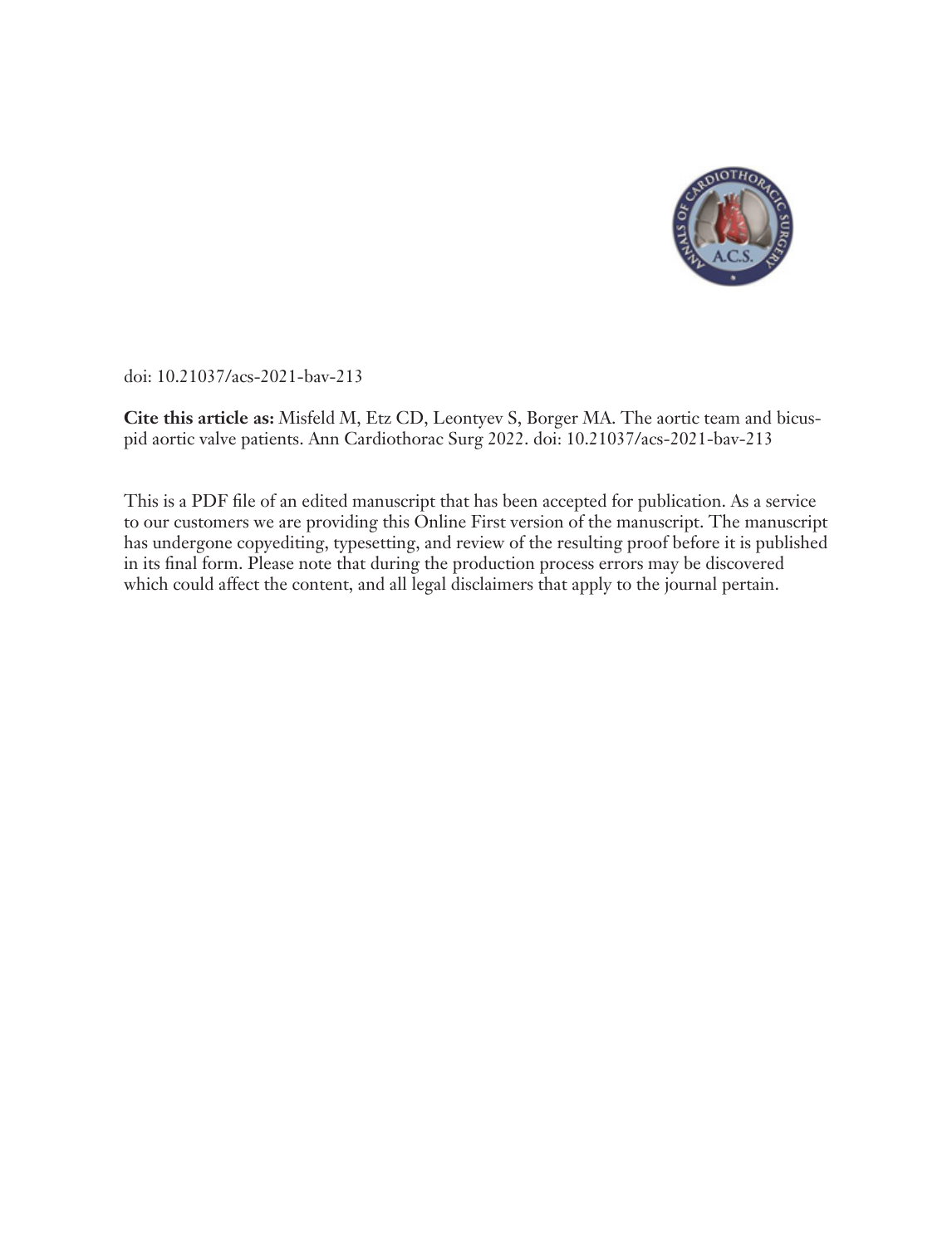# The aortic team and bicuspid aortic valve patients

## $M$ artin Misfeld $^{1,2,3,4,5}$ , Christian D. Etz $^1$ , Sergey Leontyev $^1$ , Michael A. Borger $^1$

<sup>1</sup>University Department of Cardiac Surgery, Leipzig Heart Center, Leipzig, Germany; <sup>2</sup>Department of Cardiothoracic Surgery, Royal Prince Alfred Hospital, Sydney, Australia; <sup>3</sup>Institute of Academic Surgery, Royal Prince Alfred Hospital, Sydney, Australia; <sup>4</sup>The Bird Institute of Applied Heart and Lung Surgical Research, Sydney, Australia; <sup>5</sup> Sydney Medical School, University of Sydney, Australia

*Correspondence to:* Martin Misfeld, MD, PhD. University Department of Cardiac Surgery, Leipzig Heart Center, Leipzig, Germany. Email: martinmisfeld@yahoo.com.

Submitted Dec 08, 2021. Accepted for publication Mar 22, 2022. doi: 10.21037/acs-2021-bav-213 **View this article at:** https://dx.doi.org/10.21037/acs-2021-bav-213

The "Heart Team" concept was mentioned for the first time in the European Guidelines for myocardial revascularization in 2010 (1). Since then, the term "Heart Team" (HT) or "Multidisciplinary (Heart) Team" has been adopted in a range of pathologies, including valvular heart disease, infective endocarditis, aortic disease, and others. A "Heart Team" is often linked to a center that is specialized for the treatment of a specific pathology. An example is the definition of a "Heart Team" within a "Heart Valve Center", as described in the most recent ESC/EACTS Guidelines for the management of valvular heart disease (2). It is important to realize however, that guidelines rate the HT recommendations mainly as a Class IC recommendation. Although the valve guidelines recommend the use of a HT, the assigned level of evidence clearly demonstrates lack of supporting data, as it is derived from expert consensus and/ or small studies, retrospective series, or registries.

A HT can only be successful if values that are commonly attributed to the term "teamwork" are integrated. If professional egos are not willing to adopt these values, the concept is destined to fail. It is also of importance to note that a decision from one HT may completely differ to another HT. Having a transparent decision process using a standardized protocol enables later review and possible amendment of the protocol.

Even if a well-functioning HT is present, other factors may drive the decision process to perform a specific procedure or intervention. Marcus *et al.* demonstrated a substantial decline in HT utilization over time within the context of transcatheter aortic valve replacement (TAVR), specifically in older and more frail patients, who are supposed to be candidates for TAVR only and not for open surgery, thus indicating a preselection for those patients, which are still discussed in a HT (3). It is important to avoid such a preselection so that every patient with a specific pathology should be discussed in a HT. Further evidence of decreasing HT collaboration in the context of TAVR is the statement that the German Society for Thoracic-, Cardiac- and Vascular Society made on a position paper of the German Society of Cardiology (4), indicating that other motivating factors other than patient benefit may be driving clinical decision making in this area. Even guidelines of different societies of the same specialty may differ in their recommendations (5).

In addition to a standardized protocol, a successful HT concept requires clarity with regard to nomenclature, designation of team members, frequency of meetings and quality assurance evaluations within the team and, occasionally, by an external team.

As mentioned above, the HT concept has also been implemented for aortic pathologies using the term "Aortic Team" (AT). As aortopathies and bicuspid aortic valves (BAV) are closely linked, it is a logical consequence that members of the AT are incorporated into HT discussions of BAV patients. Due to the complexity of both pathologies and their association with each other, a clear nomenclature is mandatory to speak with the same language and to compare results with other centers. With regard to BAV, a recent international consensus paper on the nomenclature, classification of BAV and its associated aortopathy has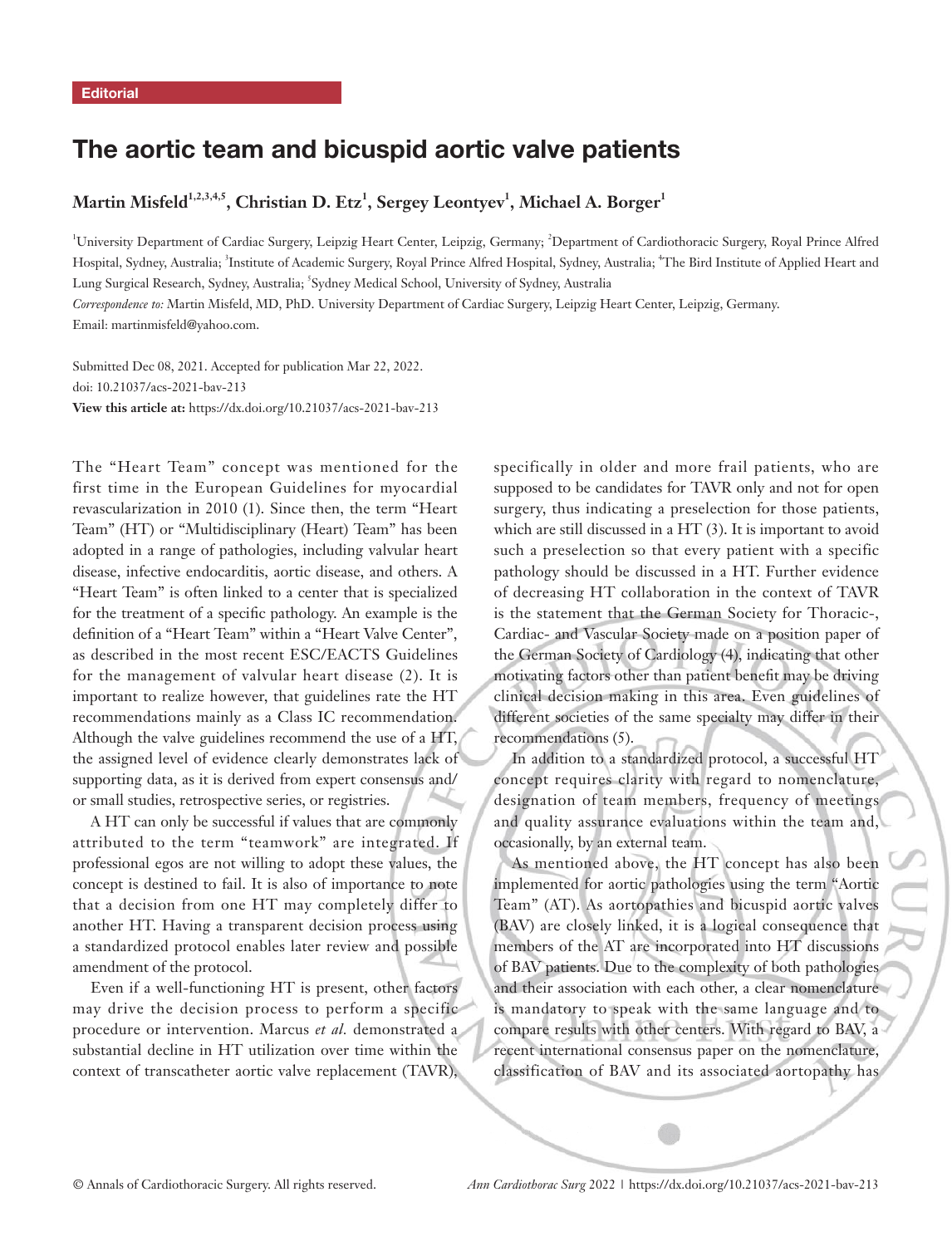been published (6). This document should act as a basis for patient evaluation and decision making.

It is important to mention that in contrast to valve disease and myocardial revascularization, where three basic treatment options exist (i.e., medical, interventional, surgical), BAV and its associated aortopathies represent a pathology in which generally only two treatment options are possible: Medical/surveillance or surgery. Although guideline compliant clinical decision making has resulted in excellent outcomes (7), understanding the complex pathologies of BAV and related aortopathy phenotypes has led to a more patient specific decision-making process in recent years  $(8.9)$ .

Therefore, a "Heart Team" for the BAV should involve members of the "Aortic Team", as both pathologies frequently co-exist. Besides cardiac surgeons, cardiologists (non-interventional/interventional), imaging specialists and cardiovascular anesthesiologists should also be involved, as well as specialties with an expertise in patient specific aspects (e.g., geriatricians, neurologists) if required. As these disciplines should work closely together, the definition mentioned above of a specialized "center" becomes evident (2). As referring cardiologists or centers usually know patients for a longer time, they should be involved in the decision process in these regular team meetings. Today, innovative telecommunication makes it easy to involve them in the HT meeting.

However, such a "Multidisciplinary Heart Team", seems to be an idealized goal and not practicable, as in the clinical setting such a team with regular and standardized meetings is not realistic.

We, therefore, advocate in the context of BAV and its associated aortopathies to implement a "Nucleus Team" consisting of cardiac surgeons, cardiologists, vascular surgeons and anesthesiologists as well as an additional "Core Team" getting involved if specific patient related pathologies are present (e.g., Marfan syndrome, frail patient).

Regular meetings, discussing not only selected, but every patient with the relevant pathology, as well as a standardized meeting protocol and documentation with regular review of the decisions will enable an optimal patient specific decision process and will further improve patient outcome.

#### Acknowledgments

*Funding:* None.

#### Footnote

*Conflicts of Interest:* The authors declare no conflicts of interest.

*Open Access Statement:* This is an Open Access article distributed in accordance with the Creative Commons Attribution-NonCommercial-NoDerivs 4.0 International License (CC BY-NC-ND 4.0), which permits the noncommercial replication and distribution of the article with the strict proviso that no changes or edits are made and the original work is properly cited (including links to both the formal publication through the relevant DOI and the license). See: https://creativecommons.org/licenses/by-nc-nd/4.0/.

#### **References**

- 1. Task Force on Myocardial Revascularization of the European Society of Cardiology (ESC) and the European Association for Cardio-Thoracic Surgery (EACTS); European Association for Percutaneous Cardiovascular Interventions (EAPCI); Wijns W, et al. Guidelines on myocardial revascularization. Eur Heart J 2010;31:2501-55.
- 2. Vahanian A, Beyersdorf F, Praz F, et al. 2021 ESC/EACTS Guidelines for the management of valvular heart disease. Eur Heart J 2022;43:561-632.
- 3. Marcus G, Qiu F, Manoragavan R, et al. Temporal Trends and Drivers of Heart Team Utilization in Transcatheter Aortic Valve Replacement: A Population-Based Study in Ontario, Canada. J Am Heart Assoc 2021;10:e020741. 4. Cremer J, Heinemann MK, Mohr FW, et al. Commentary by the German Society for Thoracic and Cardiovascular Surgery on the positions statement by the German Cardiology Society on quality criteria for transcatheter aortic valve implantation (TAVI). Thorac Cardiovasc Surg 2014;62:639-44.
- 5. Hiratzka LF, Creager MA, Isselbacher EM, et al. Surgery for aortic dilatation in patients with bicuspid aortic valves. J Am Coll Cardiol 2016;67:724-31.
- 6. Michelena HI, Dalle Corte A, Evangelista A, et al. International consensus statement on the nomenclature and classification of the congenital bicuspid aortic valve and its aortopathy, for clinical, surgical, interventional and research purposes. J Thorac Cardiovasc Surg 2021;162:e383-e414.
- 7. Etz CD, Zoli S, Brenner R, et al. When to operate on the